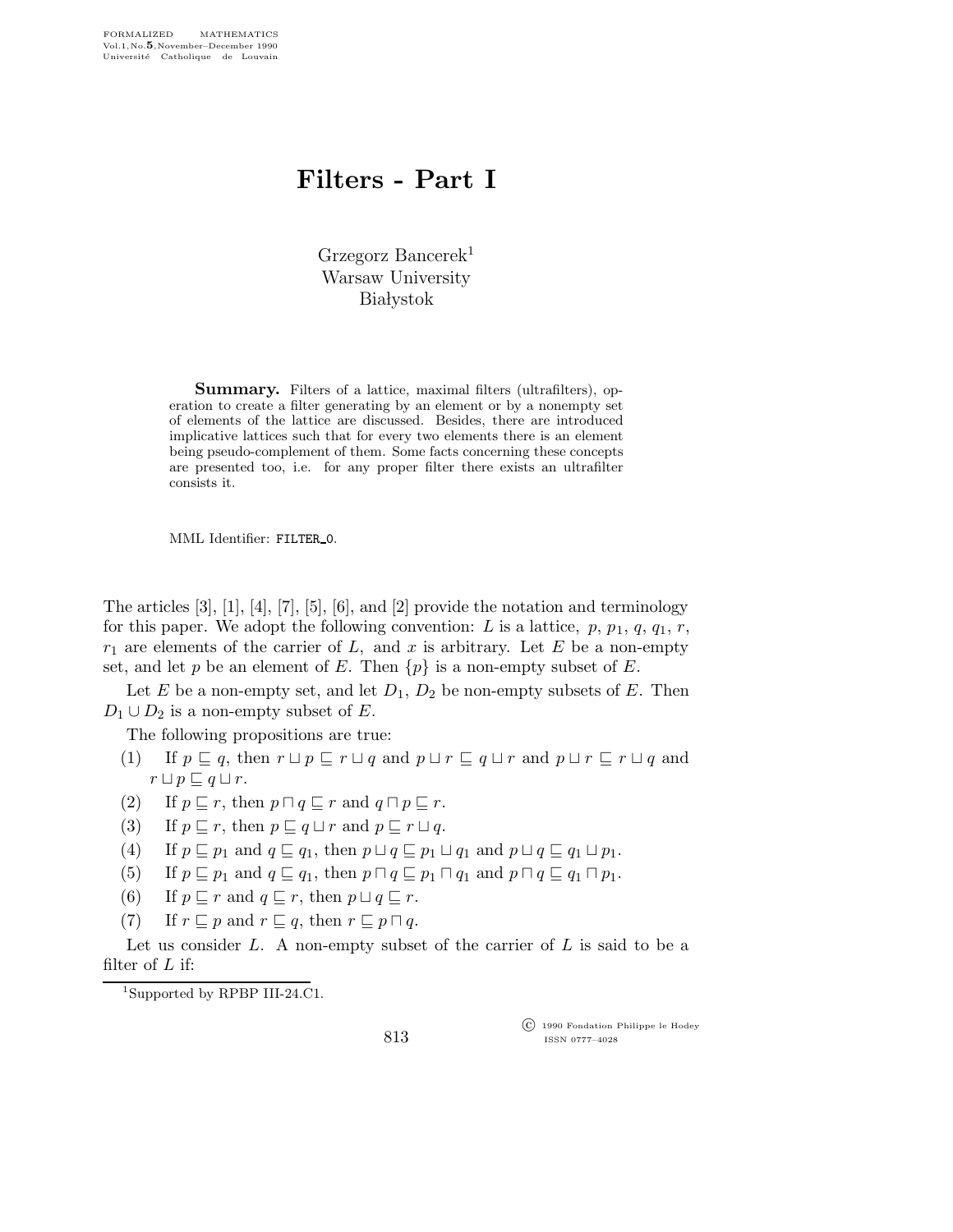(Def.1)  $p \in \text{it}$  and  $q \in \text{it}$  if and only if  $p \sqcap q \in \text{it}$ .

One can prove the following two propositions:

- (8) For every non-empty subset  $D$  of the carrier of  $L$  holds  $D$  is a filter of L if and only if for all p, q holds  $p \in D$  and  $q \in D$  if and only if  $p \sqcap q \in D$ .
- (9) For every non-empty subset D of the carrier of L holds D is a filter of L if and only if for all p, q such that  $p \in D$  and  $q \in D$  holds  $p \cap q \in D$ and for all p, q such that  $p \in D$  and  $p \subseteq q$  holds  $q \in D$ .

In the sequel  $H$ ,  $F$  are filters of  $L$ . We now state several propositions:

- (10) If  $p \in H$ , then  $p \sqcup q \in H$  and  $q \sqcup p \in H$ .
- (11) There exists p such that  $p \in H$ .
- (12) If L is an upper bound lattice, then  $\top_L \in H$ .
- (13) If L is an upper bound lattice, then  $\{\top_L\}$  is a filter of L.
- (14) If  $\{p\}$  is a filter of L, then L is an upper bound lattice.
- $(15)$  The carrier of L is a filter of L.

Let us consider L. The functor  $[L]$  yields a filter of L and is defined by:

 $(Def.2)$   $[L] =$  the carrier of L.

One can prove the following proposition

(16)  $[L] =$  the carrier of L.

Let us consider L, p. The functor  $[p]$  yields a filter of L and is defined as follows:

(Def.3)  $[p] = \{q : p \sqsubseteq q\}.$ 

One can prove the following four propositions:

- (17)  $[p] = \{q : p \sqsubseteq q\}.$
- (18)  $q \in [p]$  if and only if  $p \sqsubseteq q$ .
- (19)  $p \in [p]$  and  $p \sqcup q \in [p]$  and  $q \sqcup p \in [p]$ .
- (20) If L is a lower bound lattice, then  $[L] = [\perp_L]$ .

Let us consider  $L, F$ . We say that  $F$  is ultrafilter if and only if:

(Def.4)  $F \neq$  the carrier of L and for every H such that  $F \subseteq H$  and  $H \neq$  the carrier of L holds  $F = H$ .

One can prove the following four propositions:

- (21) F is ultrafilter if and only if  $F \neq$  the carrier of L and for every H such that  $F \subseteq H$  and  $H \neq$  the carrier of L holds  $F = H$ .
- (22) If L is a lower bound lattice, then for every F such that  $F \neq$  the carrier of L there exists H such that  $F \subseteq H$  and H is ultrafilter.
- (23) If there exists r such that  $p \sqcap r \neq p$ , then  $[p] \neq$  the carrier of L.
- (24) If L is a lower bound lattice and  $p \neq \perp_L$ , then there exists H such that  $p \in H$  and H is ultrafilter.

In the sequel  $D$  is a non-empty subset of the carrier of  $L$ . Let us consider  $L$ , D. The functor  $[D]$  yields a filter of L and is defined by: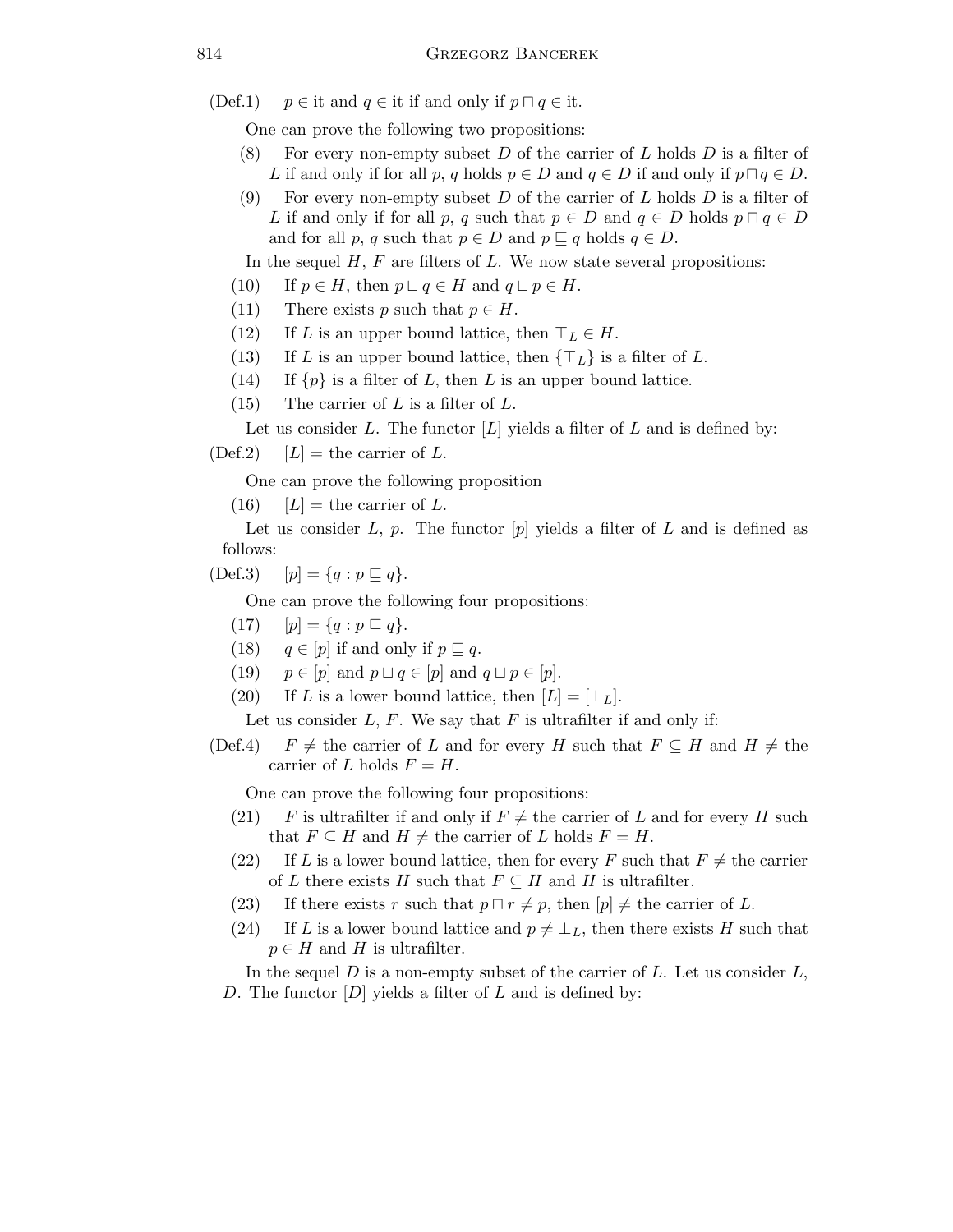$(Def.5)$   $D \subseteq [D]$  and for every F such that  $D \subseteq F$  holds  $[D] \subseteq F$ .

One can prove the following two propositions:

- (25)  $D \subseteq [D]$  and for every F such that  $D \subseteq F$  holds  $[D] \subseteq F$ .
- $(26)$   $[F] = F.$

In the sequel  $D_1, D_2$  will be non-empty subsets of the carrier of L. We now state several propositions:

- (27) If  $D_1 \subseteq D_2$ , then  $[D_1] \subseteq [D_2]$ .
- $(28)$   $[|D|] \subseteq [D].$
- (29) If  $p \in D$ , then  $[p] \subseteq [D]$ .
- (30) If  $D = \{p\}$ , then  $[D] = [p]$ .
- (31) If L is a lower bound lattice and  $\bot_L \in D$ , then  $[D] = [L]$  and  $[D] =$  the carrier of L.
- (32) If L is a lower bound lattice and  $\bot_L \in F$ , then  $F = [L]$  and  $F =$  the carrier of L.

Let us consider  $L, F$ . We say that F is prime if and only if:

(Def.6)  $p \sqcup q \in F$  if and only if  $p \in F$  or  $q \in F$ .

One can prove the following two propositions:

- (33) F is prime if and only if for all p, q holds  $p \sqcup q \in F$  if and only if  $p \in F$ or  $q \in F$ .
- (34) If L is a boolean lattice, then for all p, q holds  $p \sqcap (p^c \sqcup q) \sqsubseteq q$  and for every r such that  $p \sqcap r \sqsubseteq q$  holds  $r \sqsubseteq p^c \sqcup q$ .

A lattice is called a implicative lattice if:

(Def.7) for every elements p, q of the carrier of it there exists an element r of the carrier of it such that  $p \sqcap r \sqsubseteq q$  and for every element  $r_1$  of the carrier of it such that  $p \sqcap r_1 \sqsubseteq q$  holds  $r_1 \sqsubseteq r$ .

One can prove the following proposition

(35) L is a implicative lattice if and only if for every p, q there exists r such that  $p \sqcap r \sqsubseteq q$  and for every  $r_1$  such that  $p \sqcap r_1 \sqsubseteq q$  holds  $r_1 \sqsubseteq r$ .

Let us consider  $L, p, q$ . Let us assume that  $L$  is a implicative lattice. The functor  $p \Rightarrow q$  yields an element of the carrier of L and is defined as follows:

 $(Def.8)$  p  $\Box$   $(p \Rightarrow q) \sqsubseteq q$  and for every r such that  $p \sqcap r \sqsubseteq q$  holds  $r \sqsubseteq p \Rightarrow q$ .

The following proposition is true

(36) If L is a implicative lattice, then for all p, q, r holds  $r = p \Rightarrow q$  if and only if  $p \sqcap r \sqsubseteq q$  and for every  $r_1$  such that  $p \sqcap r_1 \sqsubseteq q$  holds  $r_1 \sqsubseteq r$ .

In the sequel  $I$  will denote a implicative lattice and  $i$  will denote an element of the carrier of I. The following three propositions are true:

 $(37)$  I is an upper bound lattice.

 $(38)$   $i \Rightarrow i = \top_I$ .

 $(39)$  I is a distributive lattice.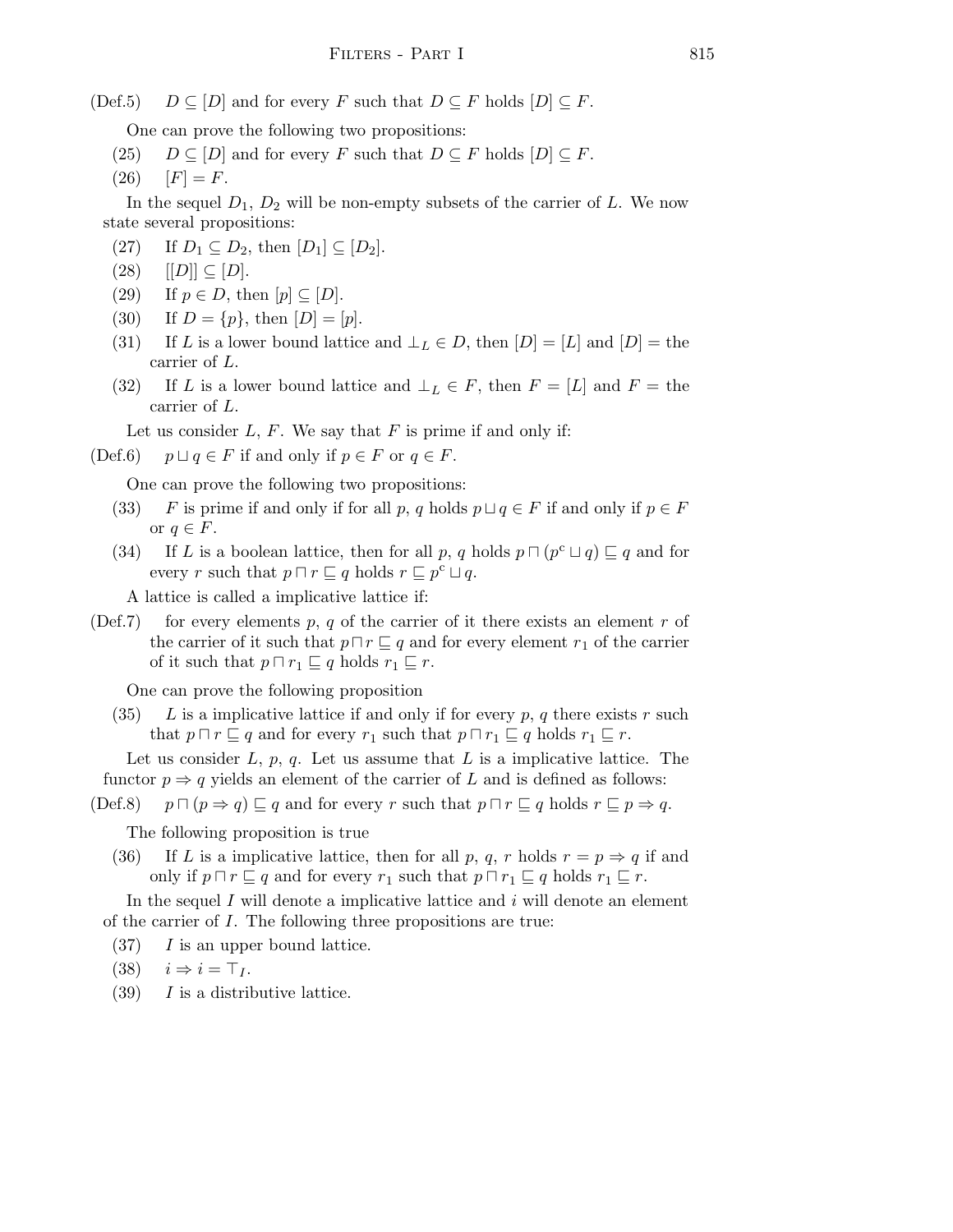In the sequel B is a boolean lattice and  $F_1$ ,  $H_1$  are filters of B. Next we state the proposition

 $(40)$  B is a implicative lattice.

We see that the implicative lattice is a distributive lattice.

For simplicity we follow the rules: I will be a implicative lattice, i, j, k will be elements of the carrier of  $I, D_3$  will be a non-empty subset of the carrier of I, and  $F_2$  will be a filter of I. The following propositions are true:

- (41) If  $i \in F_2$  and  $i \Rightarrow j \in F_2$ , then  $j \in F_2$ .
- (42) If  $j \in F_2$ , then  $i \Rightarrow j \in F_2$ .

Let us consider L,  $D_1$ ,  $D_2$ . The functor  $D_1 \sqcap D_2$  yielding a non-empty subset of the carrier of  $L$  is defined as follows:

$$
(Def.9) \t D_1 \sqcap D_2 = \{ p \sqcap q : p \in D_1 \land q \in D_2 \}.
$$

Next we state four propositions:

- (43)  $D_1 \sqcap D_2 = \{p \sqcap q : p \in D_1 \land q \in D_2\}.$
- (44) If  $p \in D_1$  and  $q \in D_2$ , then  $p \sqcap q \in D_1 \sqcap D_2$  and  $q \sqcap p \in D_1 \sqcap D_2$ .
- (45) If  $x \in D_1 \sqcap D_2$ , then there exist p, q such that  $x = p \sqcap q$  and  $p \in D_1$ and  $q \in D_2$ .
- $(46)$   $D_1 \sqcap D_2 = D_2 \sqcap D_1$ .

Let L be a distributive lattice, and let  $F_3$ ,  $F_4$  be filters of L. Then  $F_3 \sqcap F_4$ is a filter of L.

Let L be a boolean lattice, and let  $F_3$ ,  $F_4$  be filters of L. Then  $F_3 \sqcap F_4$  is a filter of L.

One can prove the following propositions:

- (47)  $[D_1 \cup D_2] = [[D_1] \cup D_2]$  and  $[D_1 \cup D_2] = [D_1 \cup [D_2]]$ .
- (48)  $[F \cup H] = \{r : \bigvee_{pq} [p \sqcap q \sqsubseteq r \land p \in F \land q \in H] \}.$
- (49)  $F \subseteq F \sqcap H$  and  $H \subseteq F \sqcap H$ .
- $(50)$   $[F \cup H] = [F \cap H].$

In the sequel  $F_3, F_4$  are filters of I. The following four propositions are true:

- (51)  $[F_3 \cup F_4] = F_3 \cap F_4.$
- (52)  $[F_1 \cup H_1] = F_1 \sqcap H_1.$
- (53) If  $j \in [D_3 \cup \{i\}],$  then  $i \Rightarrow j \in [D_3]$ .
- (54) If  $i \Rightarrow j \in F_2$  and  $j \Rightarrow k \in F_2$ , then  $i \Rightarrow k \in F_2$ .

In the sequel  $a, b, c$  will denote elements of the carrier of  $B$ . One can prove the following propositions:

- (55)  $a \Rightarrow b = a^c \sqcup b$ .
- (56)  $a \sqsubseteq b$  if and only if  $a \sqcap b^c = \perp_B$ .
- (57)  $F_1$  is ultrafilter if and only if  $F_1 \neq$  the carrier of B and for every a holds  $a \in F_1$  or  $a^c \in F_1$ .
- (58)  $F_1 \neq [B]$  and  $F_1$  is prime if and only if  $F_1$  is ultrafilter.
- (59) If  $F_1$  is ultrafilter, then for every a holds  $a \in F_1$  if and only if  $a^c \notin F_1$ .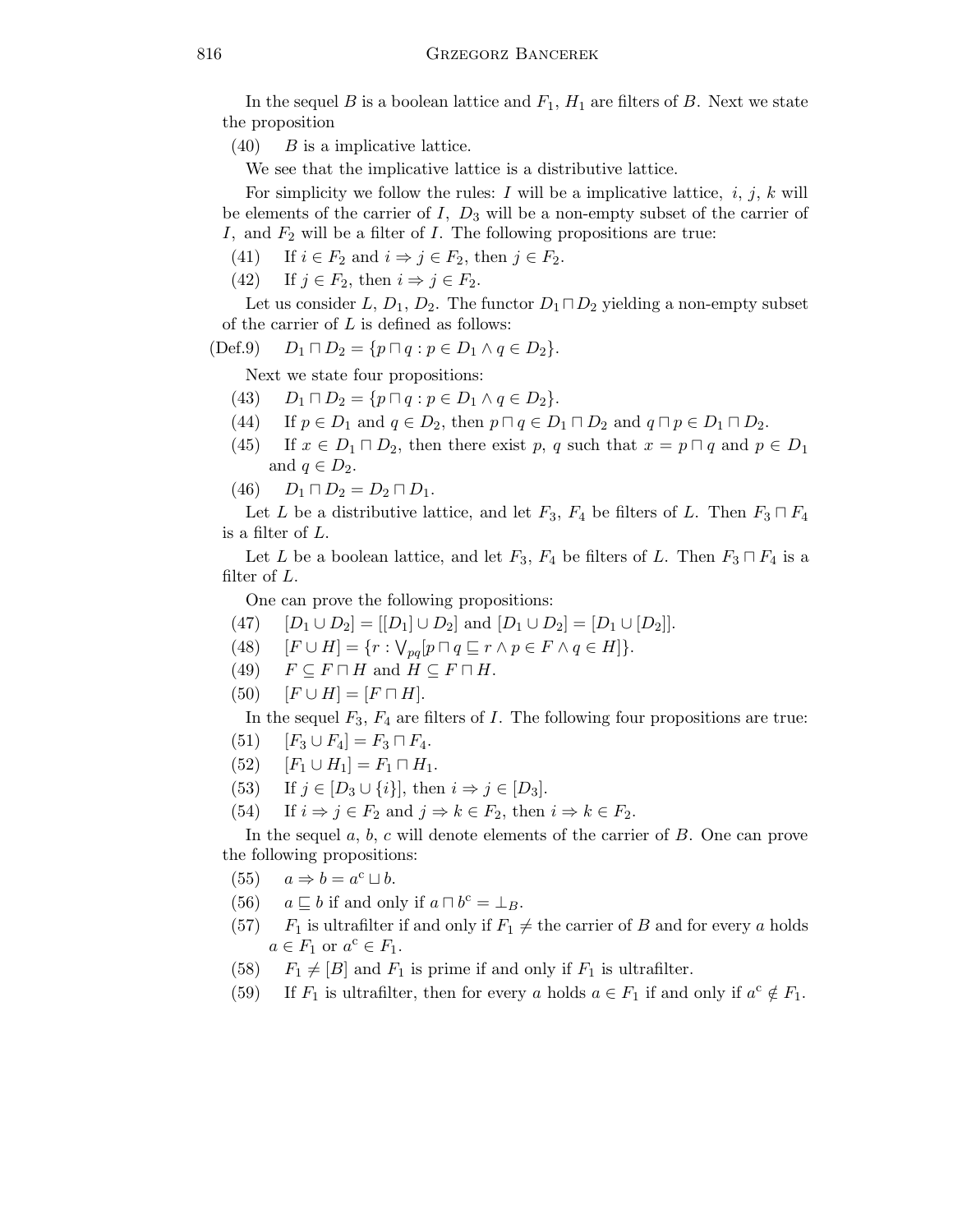(60) If  $a \neq b$ , then there exists  $F_1$  such that  $F_1$  is ultrafilter but  $a \in F_1$  and  $b \notin F_1$  or  $a \notin F_1$  and  $b \in F_1$ .

In the sequel  $o_1$ ,  $o_2$  are binary operations on F. Let us consider L, F. The functor  $\mathbb{L}_F$  yielding a lattice is defined as follows:

- (Def.10) there exist  $o_1$ ,  $o_2$  such that  $o_1 =$  (the join operation of L)  $\upharpoonright$  [F, F ] and  $o_2 =$  (the meet operation of L)  $\upharpoonright F, F$  and  $\mathbb{L}_F = \langle F, o_1, o_2 \rangle$ .
	- In the sequel  $K$  is a lattice. Next we state a number of propositions:
	- (61)  $K = \mathbb{L}_F$  if and only if there exist  $o_1$ ,  $o_2$  such that  $o_1 =$  (the join operation of L)  $\restriction$  [F, F ] and  $o_2$  = (the meet operation of L)  $\restriction$  [F, F ] and  $K = \langle F, o_1, o_2 \rangle$ .

$$
(62) \qquad \mathbb{L}_{[L]} = L.
$$

- (63) The carrier of  $L_F = F$  and the join operation of  $L_F =$  (the join operation of L) |  $[F, F]$  and the meet operation of  $\mathbb{L}_F =$  (the meet operation of  $L$ )  $\upharpoonright$  [ $F, F$ ].
- (64) For all p, q and for all elements p', q' of the carrier of  $L_F$  such that  $p = p'$  and  $q = q'$  holds  $p \sqcup q = p' \sqcup q'$  and  $p \sqcap q = p' \sqcap q'$ .
- (65) For all p, q and for all elements p', q' of the carrier of  $L_F$  such that  $p = p'$  and  $q = q'$  holds  $p \sqsubseteq q$  if and only if  $p' \sqsubseteq q'$ .
- (66) If L is an upper bound lattice, then  $\mathbb{L}_F$  is an upper bound lattice.
- (67) If L is a modular lattice, then  $\mathbb{L}_F$  is a modular lattice.
- (68) If L is a distributive lattice, then  $\mathbb{L}_F$  is a distributive lattice.
- (69) If L is a implicative lattice, then  $\mathbb{L}_F$  is a implicative lattice.
- $(70)$  $\mathbb{L}_{[p]}$  is a lower bound lattice.
- $(71)$  $_{[p]} = p.$
- (72) If L is an upper bound lattice, then  $\top_{\mathbb{L}_{[p]}} = \top_L$ .
- (73) If L is an upper bound lattice, then  $\mathbb{L}_{[p]}$  is a bound lattice.
- (74) If L is a complemented lattice and L is a modular lattice, then  $\mathbb{L}_{[p]}$  is a complemented lattice.
- (75) If L is a boolean lattice, then  $\mathbb{L}_{[p]}$  is a boolean lattice.

Let us consider L, p, q. The functor  $p \Leftrightarrow q$  yielding an element of the carrier of  $L$  is defined by:

 $(\text{Def.11}) \quad p \Leftrightarrow q = p \Rightarrow q \sqcap q \Rightarrow p.$ 

Next we state three propositions:

- $(76)$   $p \Leftrightarrow q = p \Rightarrow q \sqcap q \Rightarrow p$ .
- (77)  $p \Leftrightarrow q = q \Leftrightarrow p$ .
- (78) If  $i \Leftrightarrow j \in F_2$  and  $j \Leftrightarrow k \in F_2$ , then  $i \Leftrightarrow k \in F_2$ .

Let us consider L, F. The functor  $\equiv_F$  yielding a binary relation is defined as follows:

(Def.12) field  $\equiv_F \subseteq$  the carrier of L and for all p, q holds  $\langle p,q \rangle \in \equiv_F$  if and only if  $p \Leftrightarrow q \in F$ .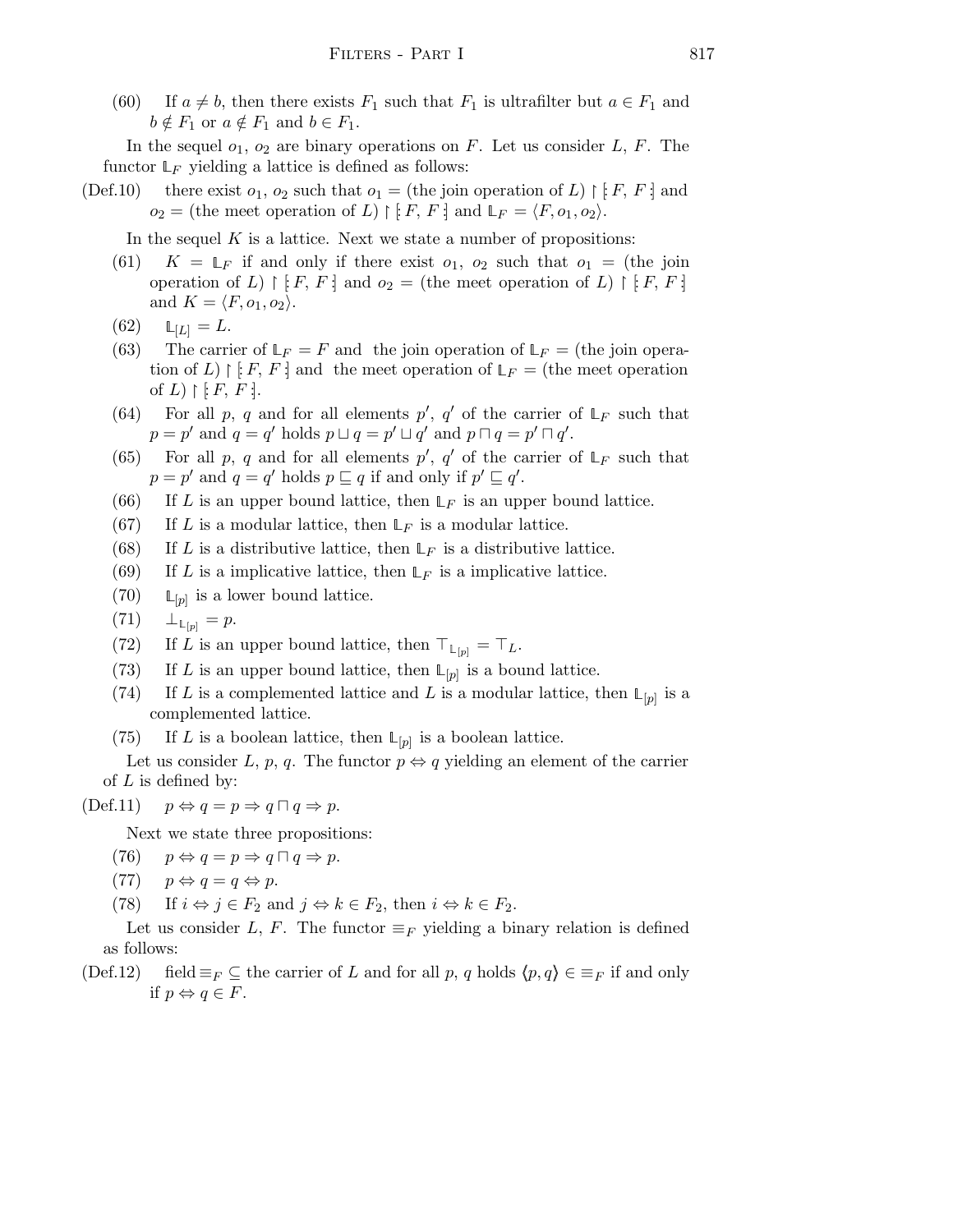In the sequel  $R$  will denote a binary relation. We now state several propositions:

- (79)  $R = \equiv_F$  if and only if field  $R \subseteq$  the carrier of L and for all p, q holds  $\langle p,q \rangle \in R$  if and only if  $p \Leftrightarrow q \in F$ .
- (80)  $\equiv_F$  is a binary relation on the carrier of L.
- (81) If L is a implicative lattice, then  $\equiv_F$  is reflexive in the carrier of L.
- (82)  $\equiv_F$  is symmetric in the carrier of L.
- (83) If L is a implicative lattice, then  $\equiv_F$  is transitive in the carrier of L.
- (84) If L is a implicative lattice, then  $\equiv_F$  is an equivalence relation of the carrier of L.
- (85) If L is a implicative lattice, then field  $\equiv_F =$  the carrier of L.

Let us consider I,  $F_2$ . Then  $\equiv_{F_2}$  is an equivalence relation of the carrier of I.

Let us consider B,  $F_1$ . Then  $\equiv_{F_1}$  is an equivalence relation of the carrier of B.

Let us consider L, F, p, q. The predicate  $p \equiv_F q$  is defined by:

 $(Def.13)$   $p \Leftrightarrow q \in F$ .

Next we state several propositions:

- (86)  $p \equiv_F q$  if and only if  $p \Leftrightarrow q \in F$ .
- (87)  $p \equiv_F q$  if and only if  $\langle p,q \rangle \in \equiv_F$ .
- (88)  $i \equiv_{F_2} i$  and  $a \equiv_{F_1} a$ .
- (89) If  $p \equiv_F q$ , then  $q \equiv_F p$ .
- (90) If  $i \equiv_{F_2} j$  and  $j \equiv_{F_2} k$ , then  $i \equiv_{F_2} k$  but if  $a \equiv_{F_1} b$  and  $b \equiv_{F_1} c$ , then  $a \equiv_{F_1} c$ .

## References

- [1] Czesław Byliński. Functions and their basic properties. Formalized Mathematics,  $1(1):55-65$ , 1990.
- [2] Konrad Raczkowski and Pawe l Sadowski. Equivalence relations and classes of abstraction. Formalized Mathematics, 1(3):441–444, 1990.
- [3] Andrzej Trybulec. Tarski Grothendieck set theory. Formalized Mathematics,  $1(1):9-11$ , 1990.
- [4] Andrzej Trybulec. Tuples, projections and Cartesian products. Formalized Mathematics, 1(1):97-105, 1990.
- [5] Edmund Woronowicz. Relations and their basic properties. Formalized Mathematics, 1(1):73–83, 1990.
- [6] Edmund Woronowicz and Anna Zalewska. Properties of binary relations. Formalized Mathematics, 1(1):85–89, 1990.